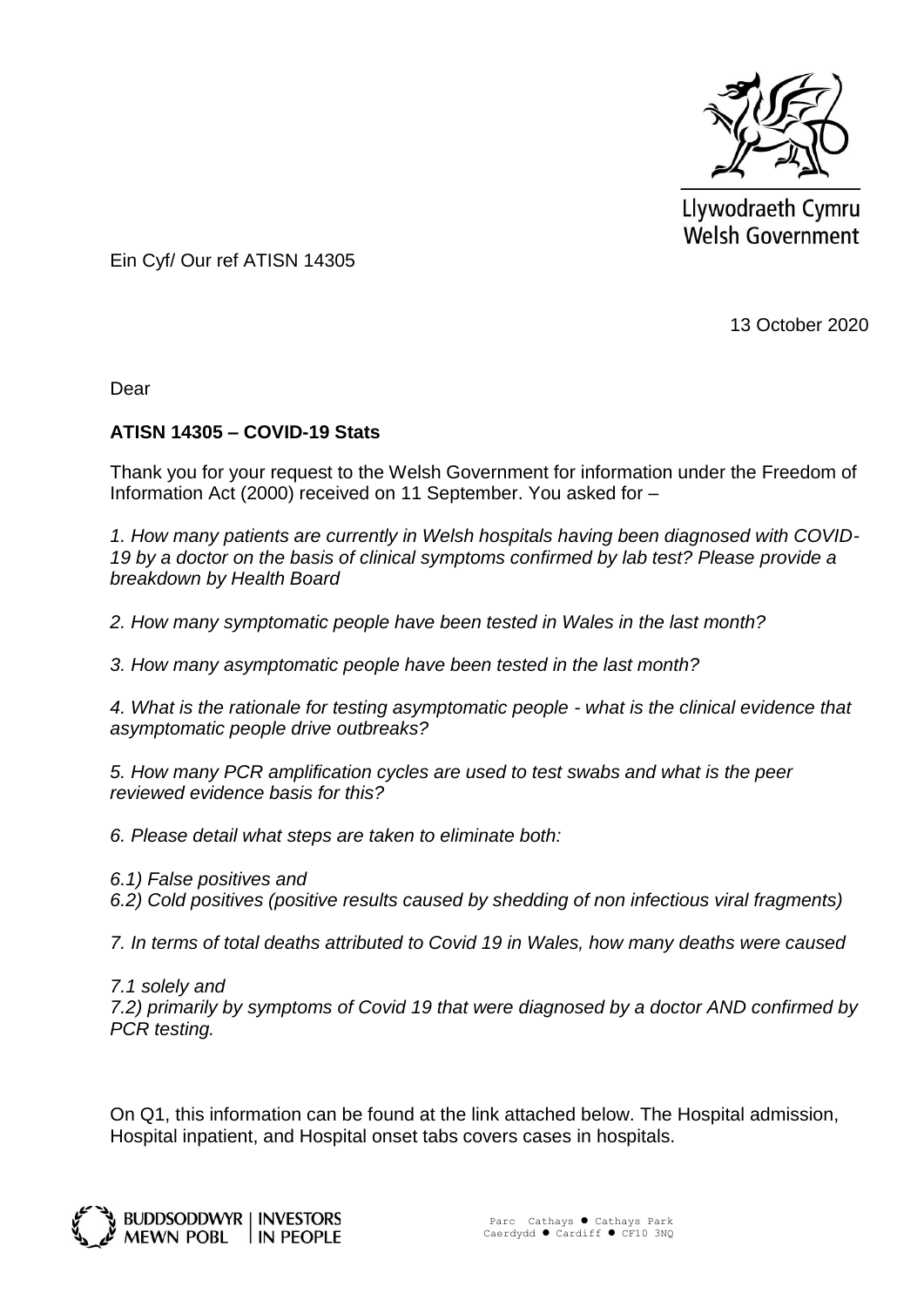[https://public.tableau.com/profile/public.health.wales.health.protection#!/vizhome/RapidCOV](https://eur01.safelinks.protection.outlook.com/?url=https%3A%2F%2Fpublic.tableau.com%2Fprofile%2Fpublic.health.wales.health.protection%2523!%2Fvizhome%2FRapidCOVID-19virology-Public%2FHeadlinesummary&data=02%7C01%7CJoseph.Beese%40gov.wales%7Cc2ef84d8d87d4c1d756908d865f72734%7Ca2cc36c592804ae78887d06dab89216b%7C0%7C0%7C637371459467320852&sdata=W7OdAfF7vCIYyX4mQzXa1TEGNQHyvT4OmBGbPk47kcI%3D&reserved=0) [ID-19virology-Public/Headlinesummary](https://eur01.safelinks.protection.outlook.com/?url=https%3A%2F%2Fpublic.tableau.com%2Fprofile%2Fpublic.health.wales.health.protection%2523!%2Fvizhome%2FRapidCOVID-19virology-Public%2FHeadlinesummary&data=02%7C01%7CJoseph.Beese%40gov.wales%7Cc2ef84d8d87d4c1d756908d865f72734%7Ca2cc36c592804ae78887d06dab89216b%7C0%7C0%7C637371459467320852&sdata=W7OdAfF7vCIYyX4mQzXa1TEGNQHyvT4OmBGbPk47kcI%3D&reserved=0)

On Q2/3, Public Health Wales holds this information and therefore you are best placed contacting them regarding this particular aspect of your request. I have attached their contact details for your convenience –

Freedom of Information Office Public Health Wales Floor 3 2 Capital Quarter Tyndall Street **Cardiff** CF10 4BZ Email: foi.phw@wales.nhs.uk

On Q4, there is a great deal of clinical evidence to show that asymptomatic cases make up a significant proportion of Covid positive cases. SAGE (Scientific Advisory Group for Emergencies) have recently narrowed the estimation from between 10-80% of cases to probably less than 50% of cases, but enough of them that there is an overwhelming need to include asymptomatic individuals in considerations.

An individual who is symptomatic can know to isolate and seek a test, an asymptomatic individual cannot. Therefore there is an inherent increase in risk for an asymptomatic individual to transmit.

There are also plenty of peer reviewed papers available that show the mean period from infection to infectiousness is around 5 days. The mean period from infection to onset of symptoms is around 7 days. That implies that for many people, even if they do develop symptoms, they will be infectious and asymptomatic at some point.

As cited by the European Centre for Disease Prevention and Control **(link attached below),**  asymptomatic transmission (i.e. when the infector has no symptoms throughout the course of the disease), is difficult to quantify. Available data, mainly derived from observational studies, vary in quality and seem to be prone to publication bias [34,43]. Mathematical modelling studies (not peer-reviewed) have suggested that asymptomatic individuals might be major drivers for the growth of the COVID-19 pandemic [44,45].

https://www.ecdc.europa.eu/en/covid-19/latest-evidence/transmission

Relating to Q5/6.1/6.2, we are only able to provide information that details Public Health Wales approach, it is important to note that all Welsh Health Boards have their own respective laboratories and may have differing responses in regards to these questions posed. For further information on these questions, may I suggest you contact Welsh Health Board organisations. I have attached a link that provides their contact details below for your convenience.

<http://www.wales.nhs.uk/ourservices/contactus/healthservicesnearyou>

On Q5, real-time PCR across most platforms is run using 45 temperature and read cycles, however the point at which the samples is defined as RNA NOT DETECTED differs by platform. All are run using manufacturer's instructions.